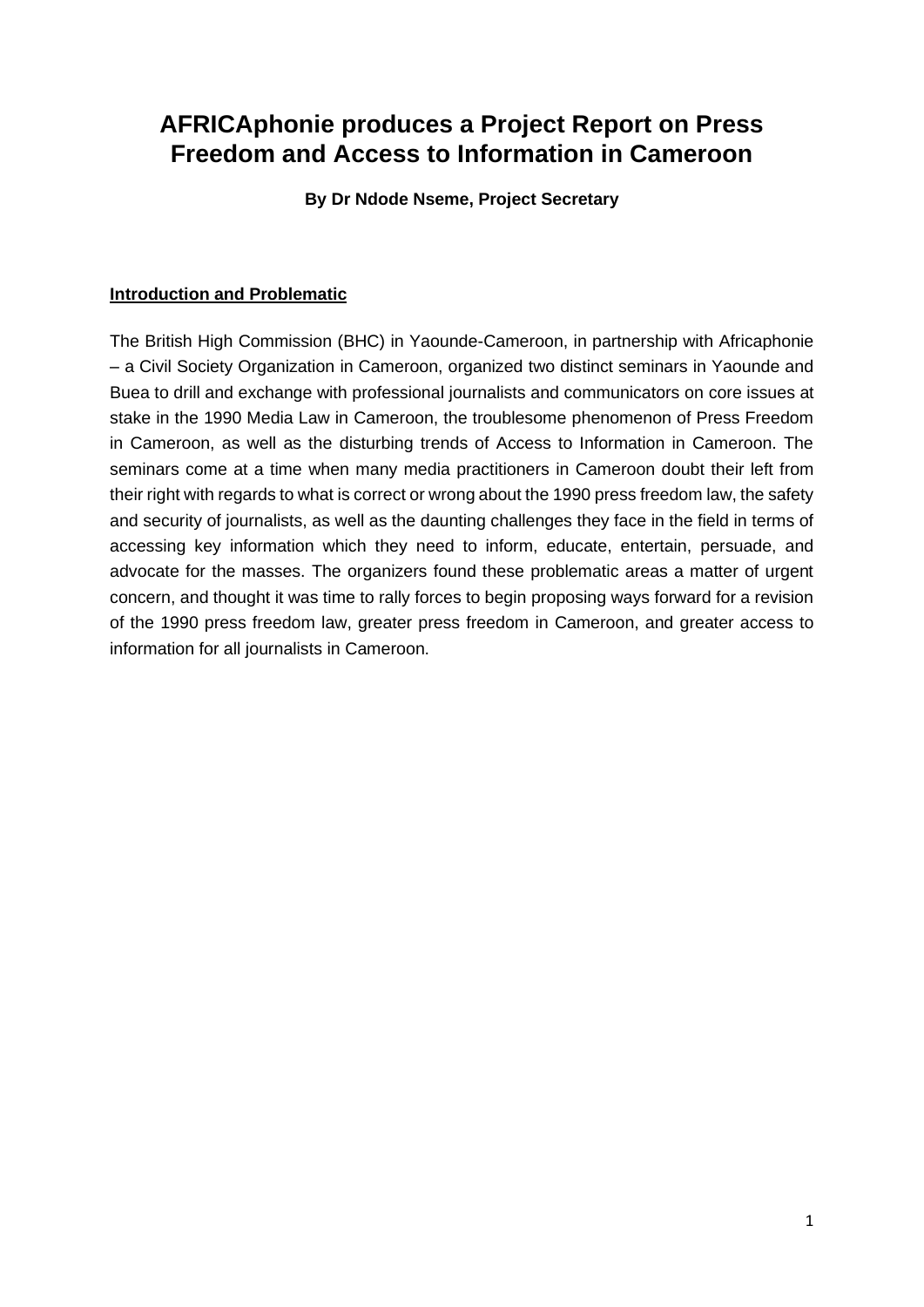#### **FIRST SEMINAR**

**Date:** Tuesday, February 15, 2022

**Venue:** Yaoundé Conference Centre, Cameroon

**Organizers:** *British High Commission, Yaounde-Cameroon* and *Africaphonie*

# **Registration and Preliminaries**

The Yaounde Conference Centre was all set by 12noon of Monday, February 14, 2022, to welcome guests and participants on Tuesday, February 15, 2022. As early as 8am February 15 (day of the Conference), participants began registration at the booth (just at the entrance to the event hall). Here, they identified themselves, signed against their names on the register, and were offered a mask, pen, notebook, and their hands sanitized. In the hall, copies of the 1990 Press Freedom Law were well arranged for exploitation by Conference participants. In addition, copies of the proposed Freedom of Information Act were also enclosed in the file for exploitation by participants. The total number of participants that attended the Conference was seventy (70). Participants were drawn from prominent media houses in Yaounde. As soon as registration formalities were over, the Guests were ushered into the Conference Hall.

# **The Opening Ceremony**

Guests were ushered into the Hall at 9:10am. The Master of Ceremonies (MC) welcomed the Guests and participants and read out the programme for the day. This was followed by the singing of the National Anthem of Cameroon. Thereafter, the MC read out the Curriculum Vitae of the Project Consultant, Professor Kingsley Ngange, citing him as a square peck in a square hole, given his rich experiences in Journalism and Mass Communication Training, Practice, Education (Research), and Management in Cameroon.

In his opening remarks and welcome speech, Professor Ngange thanked all stakeholders for the sustained interest in the subject of discussion for the day. He highlighted conditions leading up to the establishment of Law No. 90/052 of 19 December 1990; amongst them, the clamour by press men and women for greater press freedom in in French and English Cameroon. He spoke on the aim of the Conference (to continue conversations on amendment of certain provisions of Law No. 90/052 of 19 December 1990 on Freedom of Mass Communication in Cameroon, and of Law No. 96/04 of 4/1/1996 amending and supplementing certain provisions thereof, as well as advocate the implementation of Section 49(1) of Law 90/052 of 19 December 1990 which guarantees Access to Public Information and Records. The methodology consisted of presentations and interactive discussions.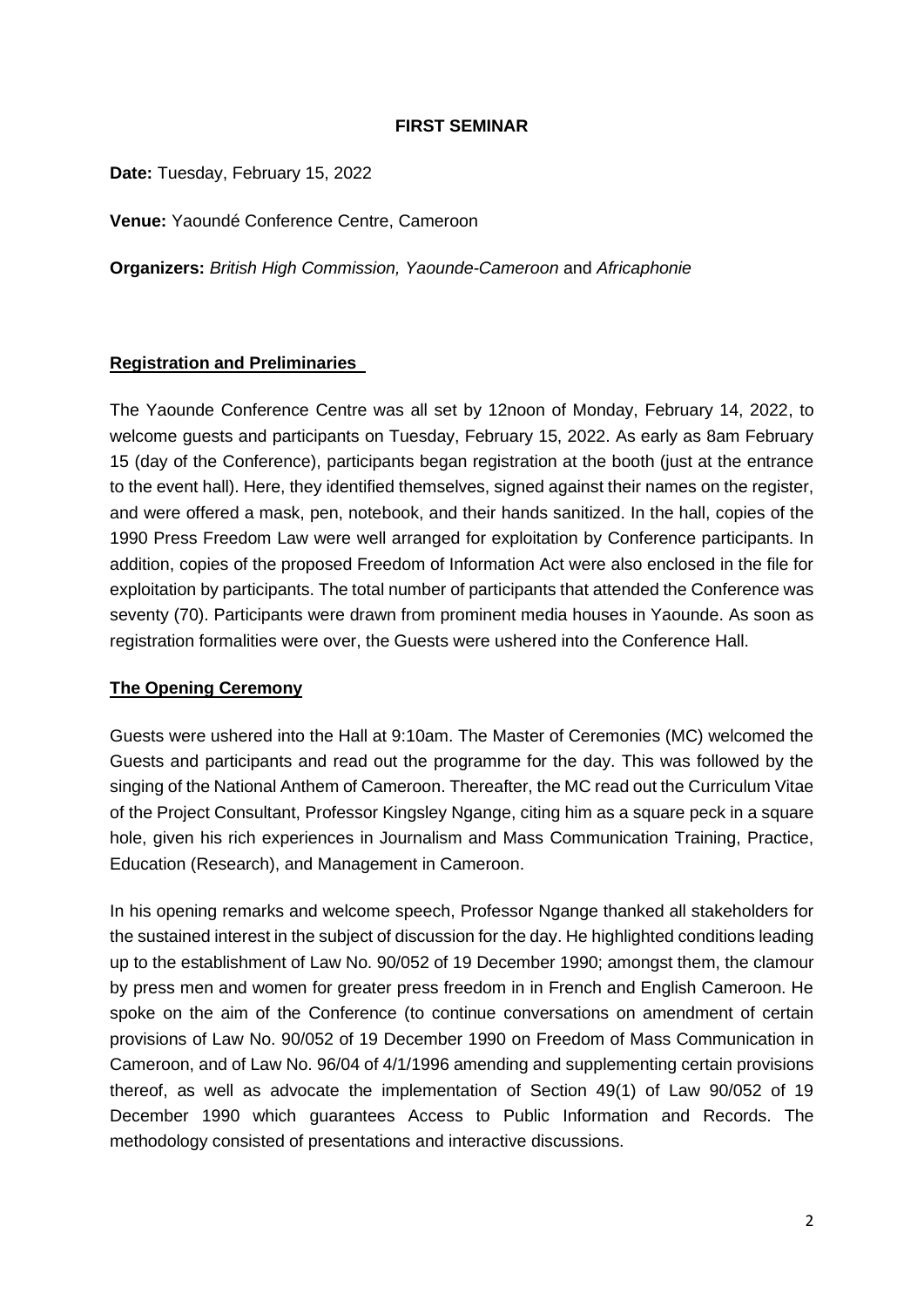Furthermore, the Project Consultant noted that the following four (04) questions constituted the expectations for the Conference:

- 1. What were the objectives of the 1990 Law and to what extent were they attained?
- 2. What were the substantial changes brought about by the Law and its 1996 amendment?
- 3. What were the major defects of the 1990 Law and its amendment in 1996?
- 4. How can participants help proceed with the implementation instrument on Access to Information?

Next in the series of speeches was the President of the National Communication Council (NCC) of Cameroon, Mr. Joseph Chebonkeng Kalabubse. The veteran journalist noted that it is a privilege for the NCC to be part of this Conference. He stressed that the world is fast changing because of advancements in Information and Communication Technology (Internet and social media), thereby requiring journalists to up their technological knowledge and skills to be able to match the current trends.

In this direction, Mr. Chebonkeng recalled that the 1990 Law was essentially on conventional media; signaling the need for revision of certain provisions of the law. He remarked that today, modern media, including ICTs, are the novelty, stressing that these new tools present particular challenges to journalists, especially as almost every citizen, with a smartphone in hand, claims to be a journalist. The NCC President advised participants at the Conference to read and act ahead of citizens with professionalism, so as to continue occupying top spot as masters in their trade. Mr. Chebonkeng also noted that today, people are eager to break stories without knowledge of the implications of such acts. He reiterated the need for conventional media to publish breaking stories online while maintaining the ethics of the profession.

Mr. Chebonkeng also regretted that misinformation and disinformation, mostly promoted by social media, have taken over the media landscape in Cameroon. He asked, "How do traditional media remain relevant in their context"? The answer, he said, lies in deliberations at the Conference; deliberations which should help conventional media to be able to assert themselves.

The next speech was given by the British High Commissioner to Cameroon, His Excellency Dr. Christian Dennys McClure. The High Commissioner appreciated all guests and participants for taking interest in the subject of discussion at the Conference. He highlighted that the issues on the menu (Media Law, Freedom of the Press, and Access to Information) are fundamental problems that challenge journalists around the world today.

His Excellency Dr. Christian Dennys McClure remarked that it is important to advance discussions that focus on a review of the status of journalists in relation to these subject matters. This, he said, is key because journalists are important in fronting every development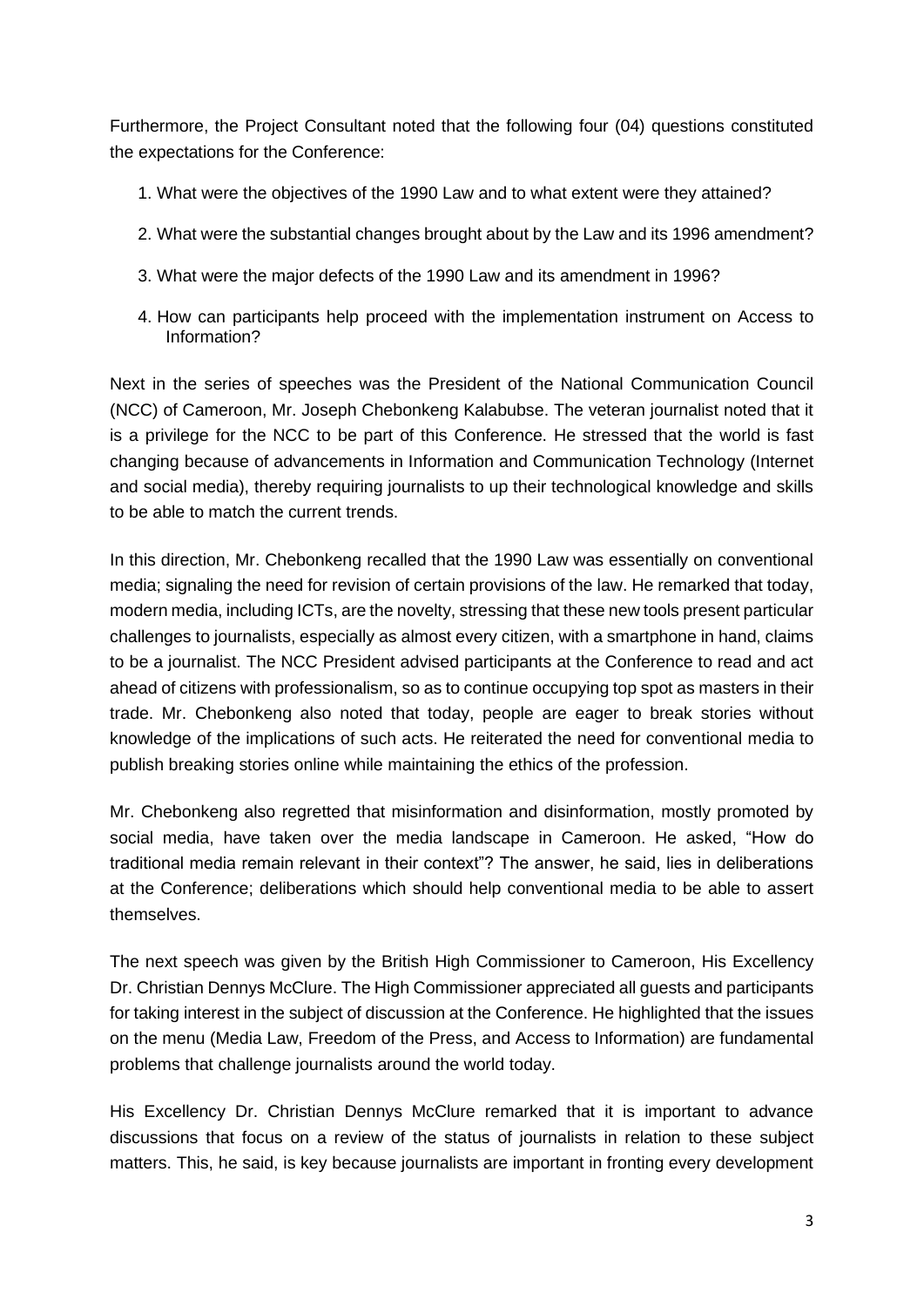agenda. Without access to information and freedom to make information available to concerned stakeholders, development is impossible. The High Commissioner noted that this is the right moment to reinforce the capacity of journalists in the domains of Media Law, Freedom of the Press, and Access to Information. He encouraged openness in deliberations at the Conference.

After the speeches, there were group photographs and media interviews. Thereafter, breakfast was served (Coffee break).

# **Seminar Presentations:**

*Moderator: Mr. Kini Nsom, Senior Journalist, Cameroon*

# *Thematic Session: Press Law and Press Freedom*

**Professor Kingsley Ngange made the first presentation** under this thematic session. The presentation was titled, "*Exploring the Gaps in the 1990 Media Law and Proposing Reforms towards Greater Press Freedom*". He began with the definition of basic concepts of press freedom (the right to report news or circulate opinion without censorship from the government); evolution of press freedom in Cameroon; press freedom and freedom of expression; information; access to information; How Easy or Difficult is "Access" in Access to Information; Major Determinants of Journalists' "Access" to Information in Cameroon; Importance of Access to Information to Journalism and Press Freedom.

The core of this first presentation was on the 1990 Law on Freedom of Mass Communication in Cameroon. Specific attention was paid on Sections 13,14,15 and 16 which compel Publishers to submit copies of their newspapers to administrative authorities or face a financial penalty; and Sections 74 and 81 on criminal offences. For each of the sections, the presenter asked journalists to share their experiences, and propose what amendments should be done. The general feeling was that these sections are 'obnoxious', with considerable revision needed. In fact, one participant questioned, 'why should somebody control the product you are taking to the market'?

**Mr. Christophe Bobokiono made the second presentation** on "*Le journaliste face à la loi 1990 et la liberté de la Presse*". In this regard, the Senior Journalist harped on some on the contentious issues concerning journalism practice in Cameroon. Referring to the Law, Mr. Bobokiono stated that Section 46 is ambiguous on the definition of who a journalist is and does not give autonomy to professionals who have been duly trained.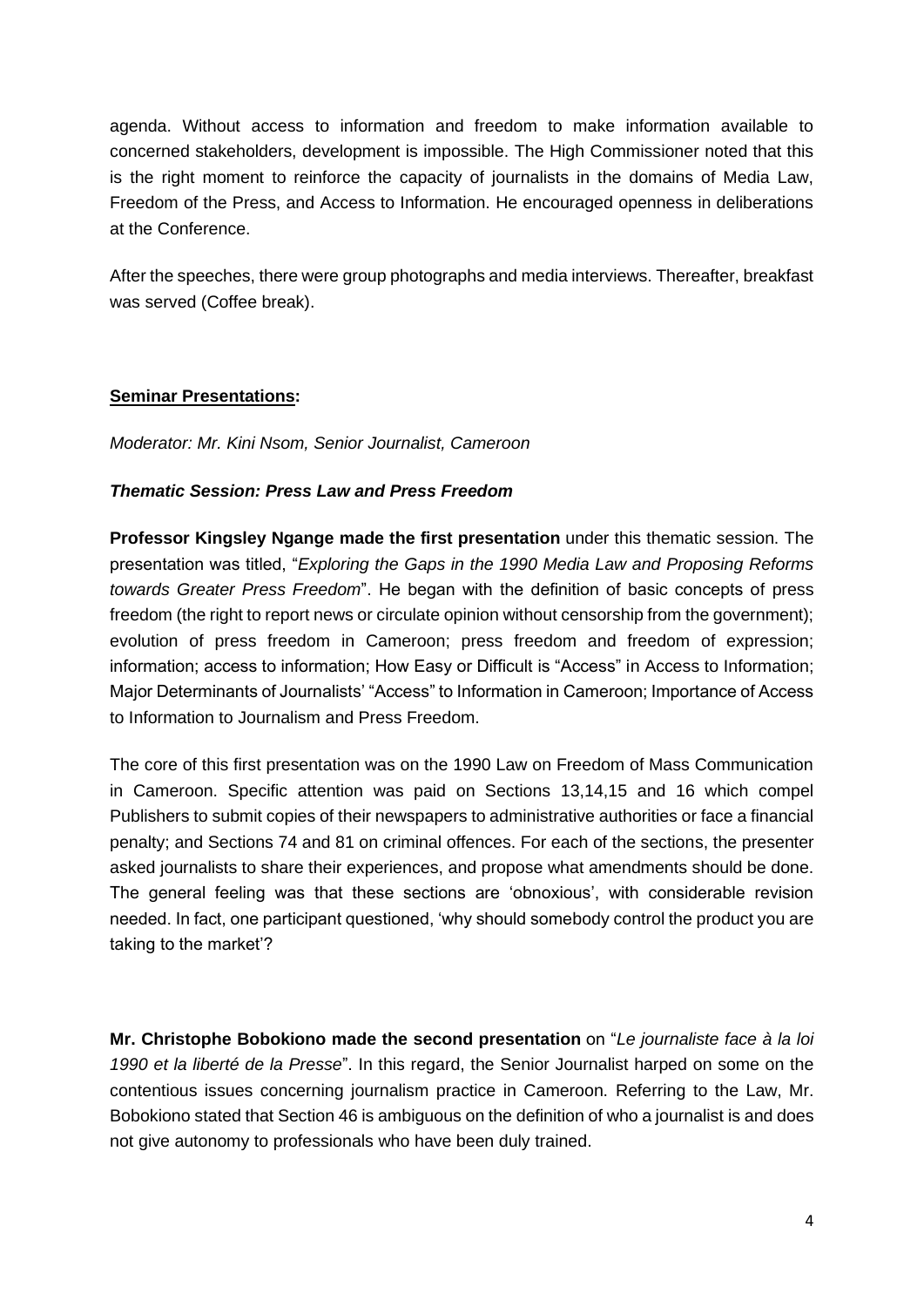Mr. Christophe Bobokiono equally cited Section 49(1) which states that "unless otherwise provided by the law and regulations, persons shall be free to have access to official documents; and Section 49(2) which states that "the documents concerned are all files, reports, studies, minutes, statistics, directives, instructions, circulars, memoranda, and all documents relating to acts of positive law". The presenter indicated that these provisions are problematic in Cameroon, given that there is nothing that compels authorities and individuals to give information. He said some officials find cover in this, and even ask what the person seeking the information can do to them if they refuse to grant access to the information so solicited.

After the two presentations, participants had the opportunity to interact with the panelists. The discussions included overall areas where the application of the 1990 law is problematic, and how journalists go about handling the various challenges they encounter. Some of the revelations indicate that when journalists cannot have access to much needed information, they either remain patient, or put in some pressure. When efforts prove unproductive and frustrating, some journalists indicated that they give up and kill the story. We find this problematic to development and democracy.

Another issue that ensued from the interactive session is that Section 46 of the 1990 Law which provides an ambiguous definition as to who a journalist is could be deliberate, so that the sector remains disorganized as it is. Conference participants resolved that it is time charlatans are cleared from the journalism profession in Cameroon. Journalists were also advised to constitute themselves into powerful journalism associations and unions. By so doing, it was agreed that they will be able to advocate for their rights collectively.

# *Thematic Session: Access to Information*

**The first presentation under this thematic session (3rd presentation for the day) was given by Comfort Mussa**, a freelance journalist. Her presentation centered on "*Leveraging on Social Media and Online Tools to Seek and Access Information*". She stressed that the essence of the presentation is to harness the power of social networking to optimize the impact of journalists' sources and stories. She urged participants to use online space to search sources, and that journalists should shun from the habit of 'waiting' for press releases before they swing to action.

One of the experiences Comfort Mussa shared was the aspect of trending stories about the stampede outside the Olembe football stadium on January 24, 2022, in which eight people were killed in a crowd crush at the South Entrance of the stadium. She noted that the story was mostly communicated online by foreign journalists, while some local journalists were still waiting for a press release from government. Comfort stated unequivocally that to remain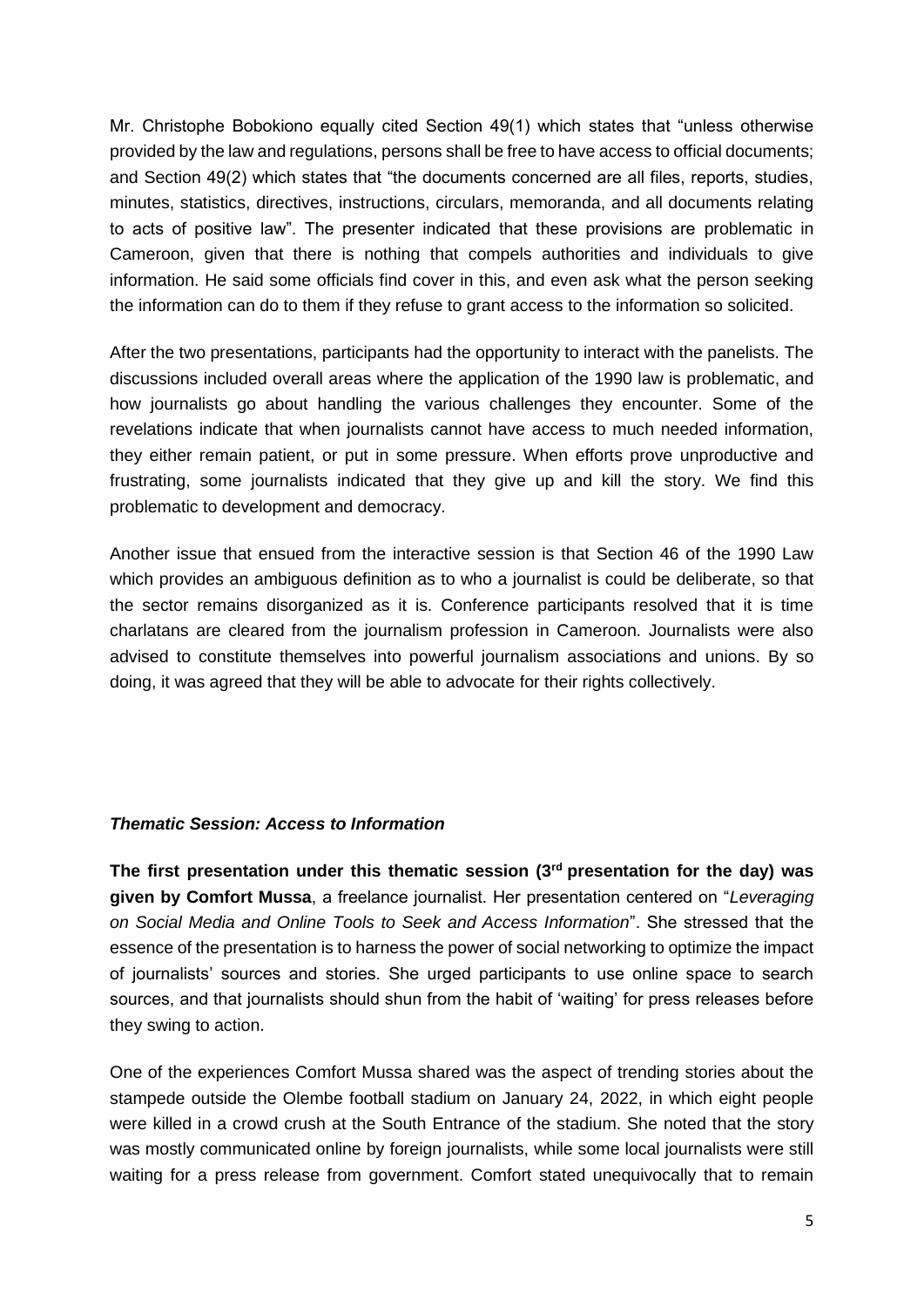relevant, local journalists must leverage online tools and build a brand for Cameroonian stories. She also narrated an unfortunate incident where she booked appointment with a government office in Cameroon to enable her get information on a story they were working on. She said she was denied access. But as soon as the foreign journalist with whom she was working with on the article called the office, the foreign journalist was immediately granted access to the information.

**The second presentation under the thematic session on Access to Information (4th presentation for the day) was given by Mr. Jesse Konang**, a Civil Society media practitioner. His presentation centered on "*Mainstreaming Access to Information in Cameroon's Freedom of Expression*". Mr. Konang emphasized on the doctrine of access to information, press freedom, and the challenges journalists face in these domains. He stressed that access to information involves a degree of professionalism and integrity from the journalist. Mr. Konang added that the media landscape in Cameroon is challenging, further complicated with ICTs and social media.

Citizens' ignorance of their right to information, rumor mongering, misinterpretation of government plans and policies, professional secrecy, inadequate citizen participation in sustainable development were also highlighted during the presentation as elements that can contribute to withholding of information. He stressed the need for Section 49 to be made more practical in that it is important for public institutions to grant access to the media. Participants were equally advised to be cautious when leveraging information from citizens. Journalists were cautioned to work under professional aptitude. Mr. Konang also advised journalists to have knowledge of the Penal Code of Cameroon, and cautioned them to always ensure that the documents they cite are those that are signed. Mr. Konang concluded that a freedom of information act in Cameroon is urgent.

At the end of the presentations by Comfort Mussa and Mr. Jesse Konang, another interactive session followed between the presenters and participants. Here, participants asked questions relating to the role of social media in enhancing journalism practice, as well as how greater freedom of the press and greater access to information could be guaranteed within the media landscape in Cameroon. The exchange was beneficial to all conference participants and conference organizers.

# **Conclusion:**

Towards the end of the Conference, two journalists; one in English and one in French appreciated the British High Commission and Africaphonie for a successful organization of the Conference. They joined their voices to urge media practitioners to follow up with the way forward and recommendations of the Conference. The Project Consultant, Professor Kingsley Ngange equally thanked all stakeholders for making the Conference possible. He thanked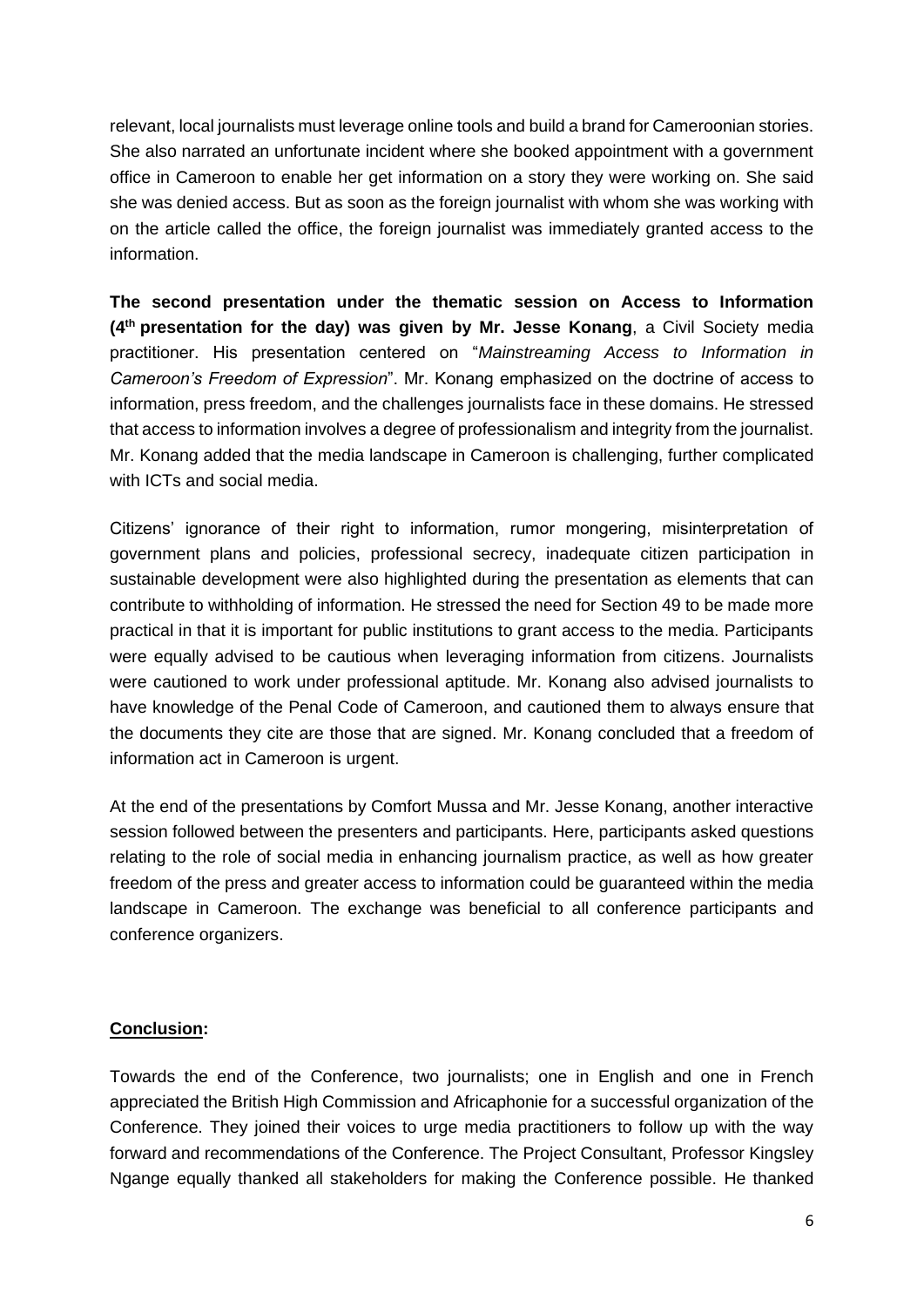especially the Founder of Africaphonie, Mr. George Ngwane, for bringing to limelight an organization like Africaphonie that focuses on "*Thinking Our Own Solutions*". Professor Ngange also appreciated different speakers for doing a great job. The Conference ended at 3:30pm. Lunch was served to participants, followed by the departure of all.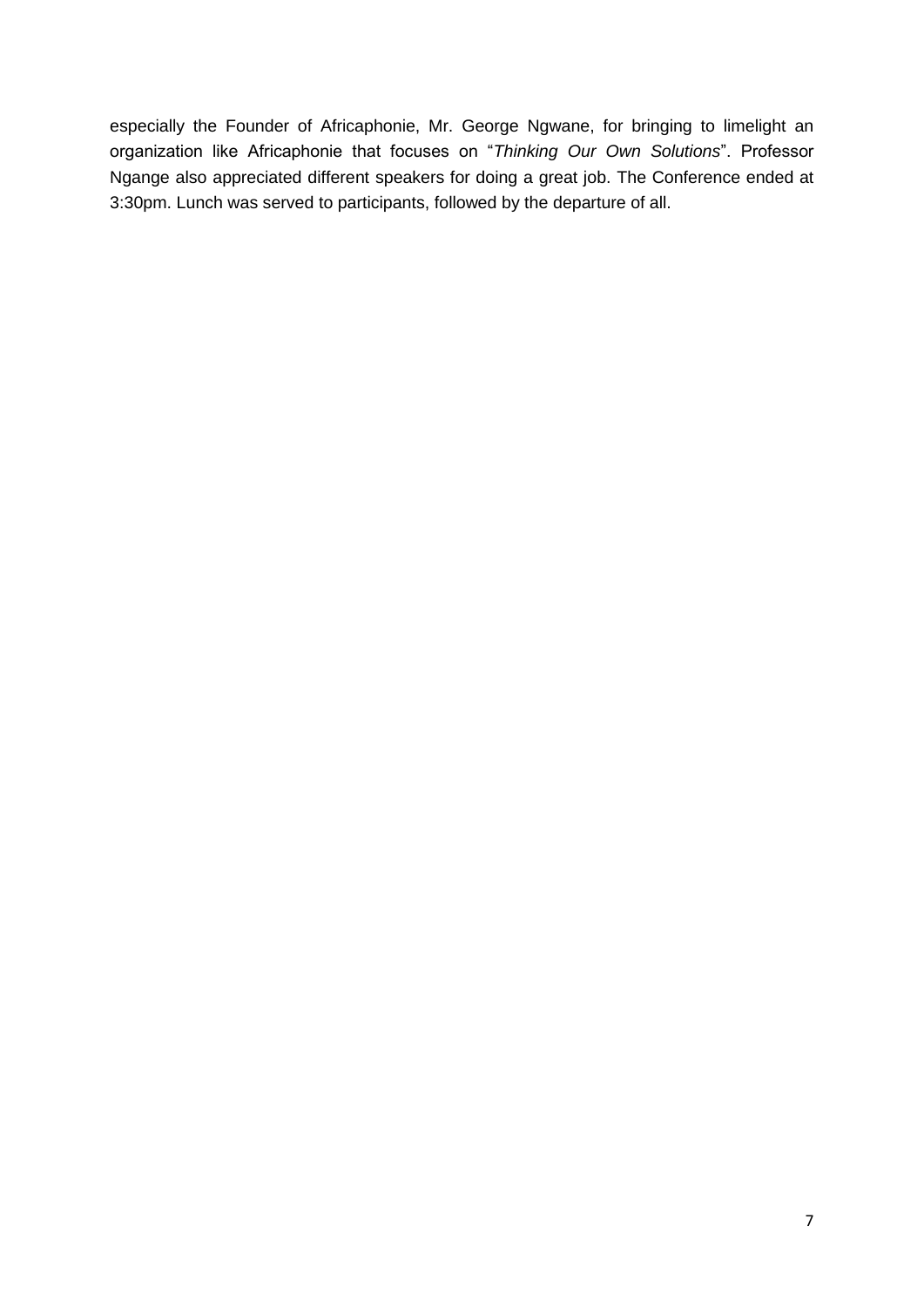#### **SECOND SEMINAR**

**Dates:** Thursday, March 24, 2022

**Venue:** Mountain Hotel, Buea-Cameroon

**Organizers:** *British High Commission, Yaounde-Cameroon* and *Africaphonie*

# **Registration and Preliminaries**

The Buea Mountain Hotel was all set by 4pm of Wednesday, March 23, 2022, to welcome guests and participants on Thursday, March 24, 2022. As early as 8am March 24 (day of the seminar), participants began registration at the booth. Here, they identified themselves, signed against their names on the register, and were offered a mask, pen, notebook, and their hands sanitized. In the hall, copies of the 1990 Press Freedom Law were well arranged for exploitation by seminar participants. In addition, copies of the proposed Freedom of Information Act were also enclosed in the file for exploitation by participants. Fifty (50) participants attended the Buea seminar. Participants were drawn from prominent media houses in the South West Region (Buea, Limbe, Tiko, Kumba). Lawyers also attended the seminar. Also, undergraduate (Bachelors) and postgraduate (Master's and Ph.D.) students from the Department of Journalism and Mass Communication, University of Buea were in attendance. As soon as registration formalities were over, the Guests were ushered into the Mountain Hotel restaurant for breakfast. From here, participants were ushered into the seminar hall for start of deliberations.

# **The Opening Ceremony**

Guests were ushered into the Hall at 9:25am. The Master of Ceremonies (MC) welcomed the Guests and participants and read out the programme for the day. Participants were asked to introduce themselves and pronounce their expectations for the seminar. Core expectations include: the need for revision of some sections of Law No. 90/052 of 19 December 1990; quest for greater freedom of the press in Cameroon; and greater access to information for public and private press in Cameroon.

In his opening remarks and welcome speech, the Project Consultant, Professor Kingsley Ngange thanked all stakeholders for the sustained interest in the subject of discussion for the day. He highlighted conditions leading up to the establishment of Law No. 90/052 of 19 December 1990; amongst them, the clamour by press men and women for greater press freedom in French and English Cameroon. He spoke on the aim of the Conference (to continue conversations on amendment of certain provisions of Law No. 90/052 of 19 December 1990 on Freedom of Mass Communication in Cameroon, and of Law No. 96/04 of 4/1/1996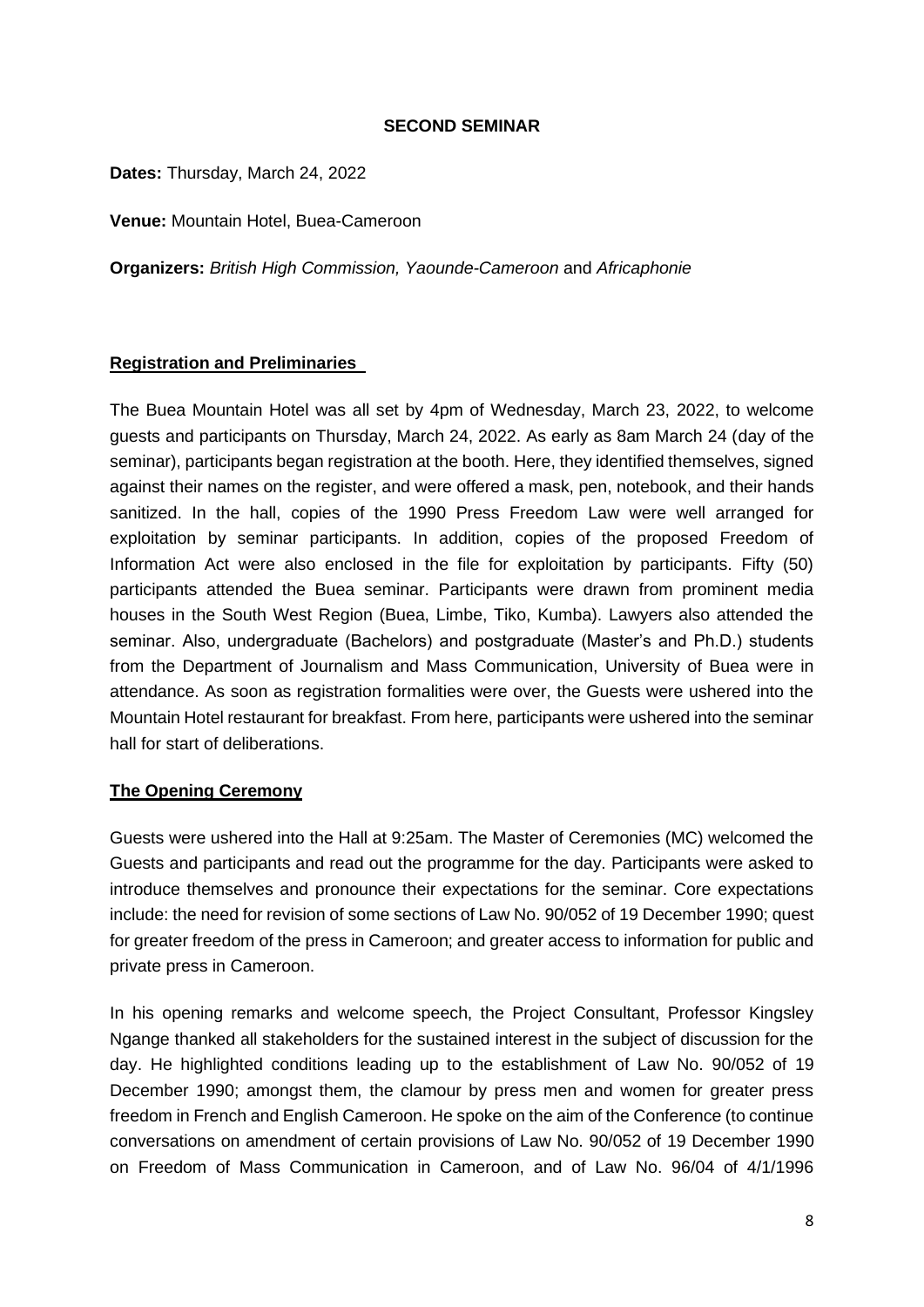amending and supplementing certain provisions thereof, as well as advocate for the implementation of Section 49(1) of Law No. 90/052 of 19 December 1990 which guarantees Access to Public Information and Records. The methodology consisted of presentations and interactive discussions.

Furthermore, the Project Consultant noted that the following four (04) questions constituted the expectations for the Conference:

- 5. What were the objectives of the 1990 Law and to what extent were they attained?
- 6. What were the substantial changes brought about by the Law and its 1996 amendment?
- 7. What were the major defects of the 1990 Law and its amendment in 1996?
- 8. How can participants help proceed with the implementation instrument on Access to Information?

# **Seminar Presentations:**

*Moderator: Mr. Chris Eno Oben, Senior Journalist, Cameroon*

# *Thematic Session: Press Law and Press Freedom*

**Professor Kingsley Ngange made the first presentation** under this thematic session. The presentation was titled, "*Exploring the Gaps in the 1990 Media Law and Proposing Reforms towards Greater Press Freedom*". He began with the definition of basic concepts of press freedom (the right to report news or circulate opinion without censorship from the government); evolution of press freedom in Cameroon; press freedom and freedom of expression; information; access to information; How Easy or Difficult is "Access" in Access to Information; Major Determinants of Journalists' "Access" to Information in Cameroon; Importance of Access to Information to Journalism and Press Freedom.

The core of this first presentation was on the 1990 Law on Freedom of Mass Communication in Cameroon. Specific attention was paid on Sections 13,14,15 and 16 which compel Publishers to submit copies of their newspapers to administrative authorities or face a financial penalty; and Sections 74 and 81 on criminal offences. The presentation triggered lengthy debates and discussions. For each of the sections, the presenter asked participants to share their experiences, and propose what amendments should be done. The general feeling was that these sections need considerable revision. For instance, deposition of newspaper copies to administrative authorities. Professor Ngange also emphasized on '*social responsibility*' and '*organization of the media sector*' as major panacea to greater press freedom and access to information in Cameroon.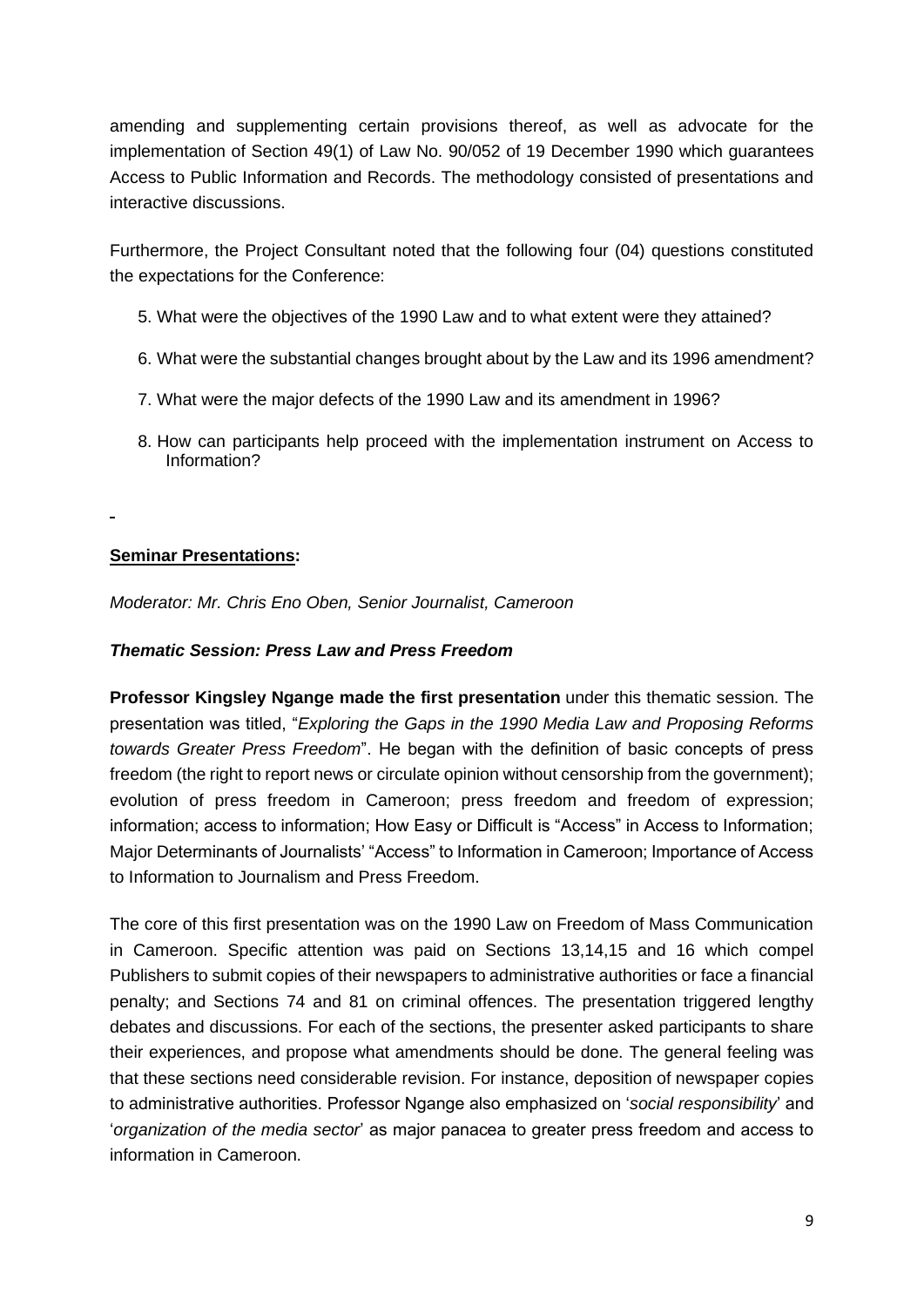**Mr. Charly Ndi Chia made the second presentation**, which was an "*Oral Testimony of Professional Experience on Press Law*". In this regard, the Senior Journalist narrated his experiences in working with different press organs in Cameroon, as well as the challenges he encountered in his job. He narrated experiences of intimidation, repression, arrest, and torture and cautioned journalists to guard against these.

Mr. Charly Ndi Chia equally observed and regretted that the question of selective journalism (gatekeeping) in Cameroon has transformed the media sector into an *orchestra of deception*, where journalists decide on what to report or not to report, based on their interests and the interests of their sponsors (journalists instrumentalized). He said such trend complicates access to information and freedom of the press. Mr. Charly Ndi Chia also reminded participants that in the yesteryears, setting up a media house meant the owner had to submit a "Morality Report" to ascertain their fitness. The question of hate speech was also addressed as a major contributor to the confusion and disorganization in the media sector in Cameroon today. For greater productivity and progress of the media sector, journalists and communicators were advised to guard against hate speech in the media. Mr. Ndi Chia insisted on facts, and the need for journalists to defend their dignity and integrity.

# *Thematic Session: Access to Information*

**The first presentation under this thematic session (3rd presentation for the day) was given by Mr. Jesse Konang**, a Civil Society media practitioner. His presentation centered on "*Mainstreaming Access to Information in Cameroon's Freedom of Expression*". Mr. Konang emphasized on the doctrine of access to information, press freedom, and the challenges journalists face in these domains. He stressed that access to information involves a degree of professionalism and integrity from the journalist. Mr. Konang added that the media landscape in Cameroon is challenging, further complicated with ICTs and social media.

Citizens' ignorance of their right to information, inconsistent policies, poor documentation, preferential treatment, professional secrecy, were highlighted as contributors to information hoarding in Cameroon. The consequences include: misrepresentation of government policies; rumor mongering, inadequate citizen participation in sustainable development, and weak international relations. As a result of inaccessibility to information, journalists resort to unorthodox practices like document theft, eavesdropping, insider trading, undercover reporting, cyber criminality, etc. which are unhealthy for journalism practice.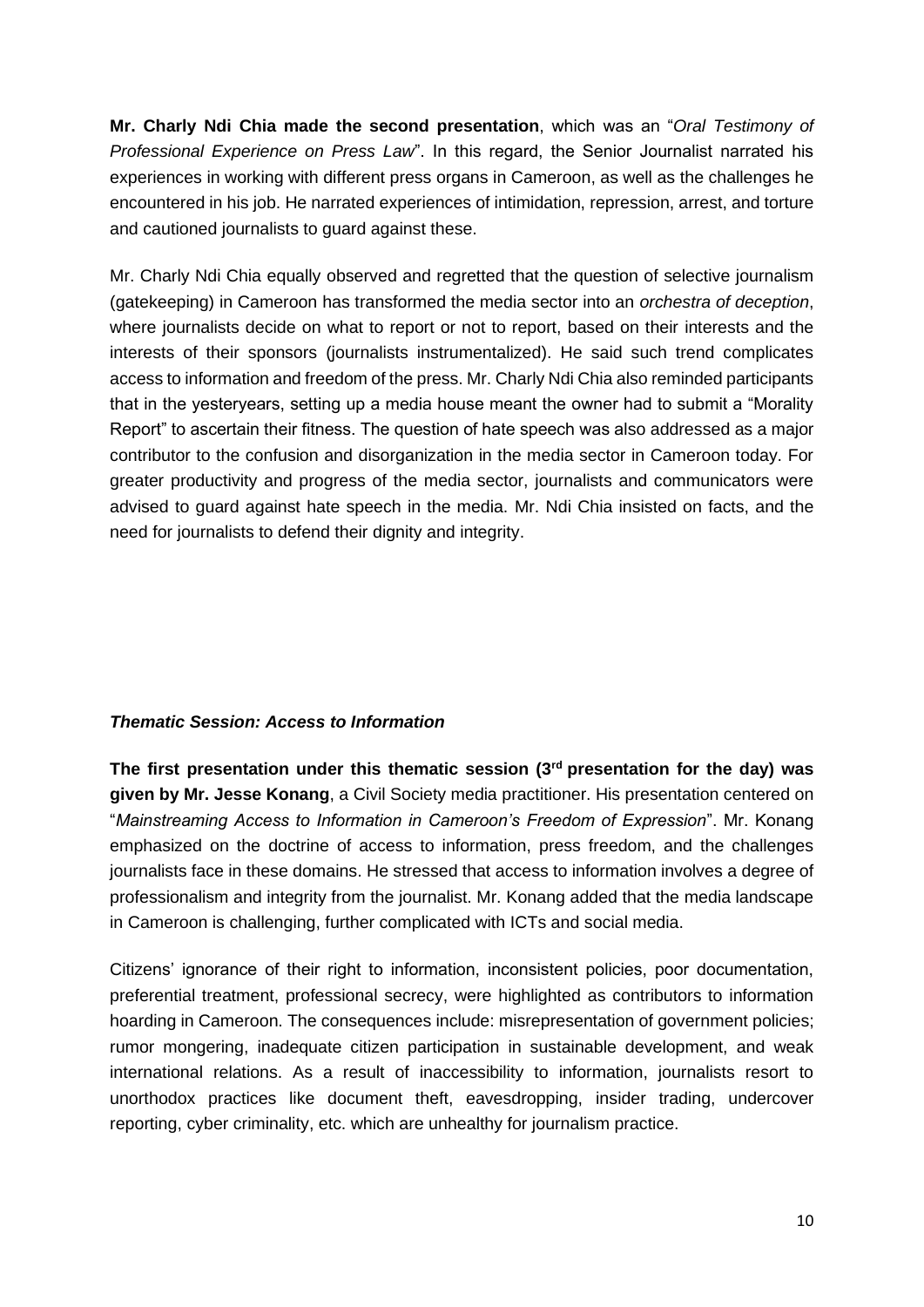Mr. Konang stressed the need for Section 49 to be made more practical in that it is important for public institutions to grant access to the media. Participants were equally advised to be cautious when leveraging information from citizens. Journalists were cautioned to work under professional aptitude. Mr. Konang also advised journalists to have knowledge of the Penal Code of Cameroon, and cautioned them to always ensure that the documents they cite are those that are signed. Mr. Konang concluded that a freedom of information act in Cameroon is urgent.

**Mr. Frankline Sone Bayen made the second presentation under this thematic session**  (4th for the day), which was an "*Oral Testimony of Professional Experience on Access to Information*". Mr. Bayen narrated his work experiences, as well as the challenges of accessing information. One of his major emphases was the fact that, journalists need to go down to the field, no matter the challenges, and see, feel, taste, touch, and smell the story. He said this confers credibility to the media. A question-and-answer session followed from his presentation.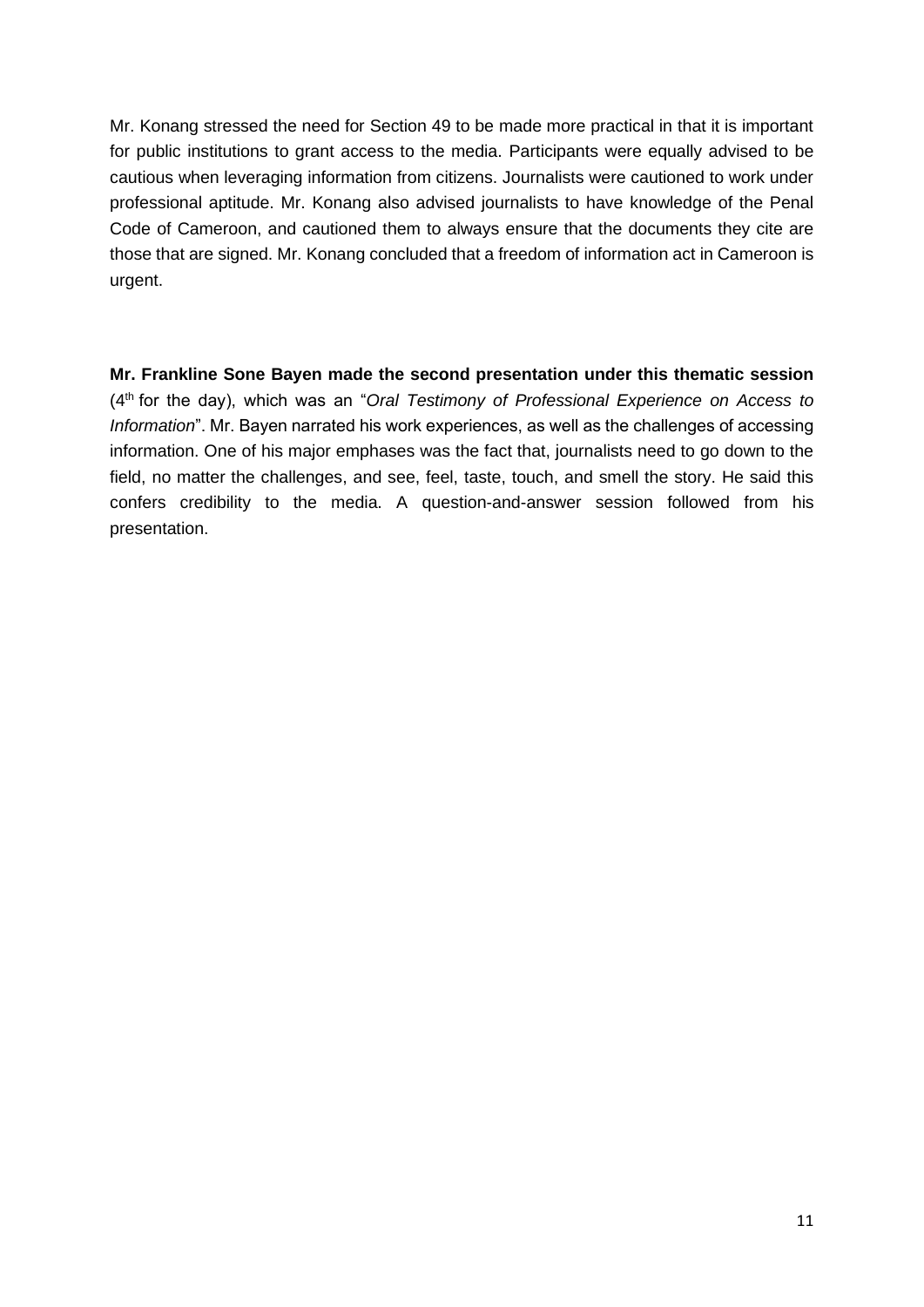# **Way Forward for the Two Seminars:**

- $\Box$  For both seminars, participants agreed that it is time they started telling their story. They resolved to publish in their print, broadcast, and online media outlets, the outcomes of the Conference; principally on the **need to revise certain provisions of the 1990 Law on the Freedom of Mass Communication in Cameroon, and the Need to have a Freedom of Information Act in Cameroon.**
- $\Box$  Participants were given a draft Freedom of Information Act and were expected to make comments on the draft proposal and send to [africaphonie2000@yahoo.co.ok](mailto:africaphonie2000@yahoo.co.ok) within two weeks from the date of the seminar.
- $\Box$  Creation of two Twitter handles in English and French to reinforce and continue with this conversation: #pressfreedomcameroon and #libertédelapressecameroun.

# **Conclusion:**

The Project Consultant, Professor Kingsley Ngange thanked all stakeholders for their active participation in the seminar deliberations. He thanked especially the Founder of Africaphonie, Mr. George Ngwane, for bringing to limelight an organization like Africaphonie that focuses on "*Thinking Our Own Solutions*". On his part, Mr. George Ngwane thanked the Project Consultant, Panelists, and Participants for taking interest in the subject of the seminar. He remarked that the discussions will be taken seriously as a way to empower the media, so that they are free and have access to information which is crucial for sustainable development, sustainable democracy, peace, and good governance in Cameroon. The seminar ended at 2:30pm. Lunch was served to participants, followed by the departure of all.

# **Seminar Recommendations**

For Yaounde and Buea, seminar participants made the following recommendations (*verbatim*), based on what they gathered from the seminar, in addition to their experiences in the domain of practice as professional journalists in the media landscape in Cameroon:

"The press law should be revised so as to give journalists the power they are due"

"There should be laws that enhance the gathering of information (Need for an Information Act)"

"The Access to information Act should be lobbied with some members of parliament"

"Creation of a strong syndicate, association, or union of Journalists (*just one*) so they work in synergy for access to information and protect journalism and journalists"

"Sourcing of information is crucial to enhance access to information"